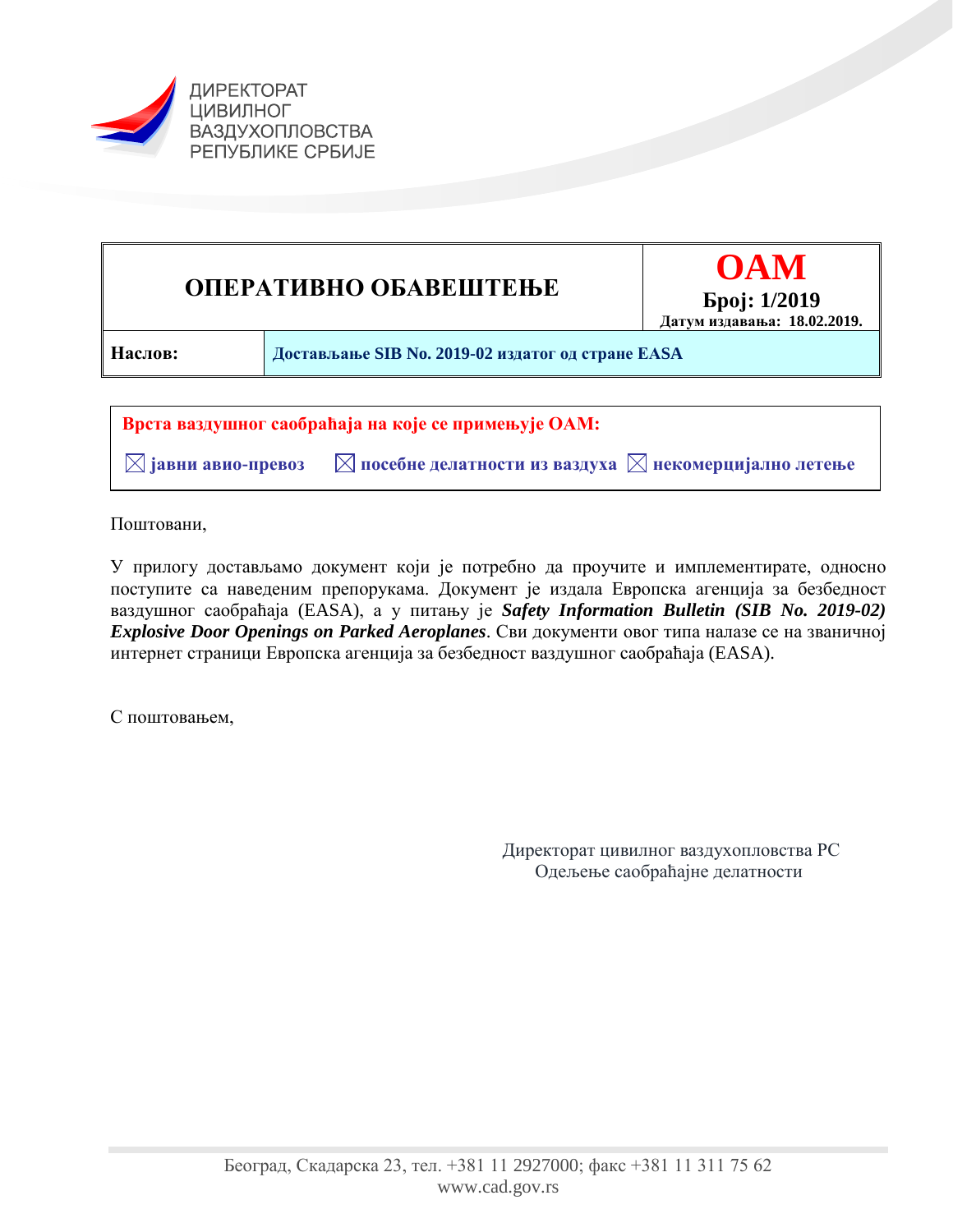

**Safety Information Bulletin Operations – Aerodromes SIB No.: 2019-02 Issued: 12 February 2019**

# **Subject: Explosive Door Openings on Parked Aeroplanes**

## **Ref. Publications:**

- Regulation (EU)  $\frac{2018}{1139}$  dated 04 July 2018.
- Commission Regulation (EU) No [965/2012](https://eur-lex.europa.eu/legal-content/EN/TXT/?qid=1499960916767&uri=CELEX:02012R0965-20170322) dated 05 October 2012.
- Commission Regulation (EU) No [139/2014](https://eur-lex.europa.eu/legal-content/EN/TXT/?uri=CELEX%3A32014R0139) dated 12 February 2014.
- Commission Regulation (EU) No [1178/2011](https://eur-lex.europa.eu/legal-content/EN/TXT/?qid=1549885076654&uri=CELEX:32011R1178) dated 03 November 2011.
- Commission Regulation (EU) No [1321/2014](https://eur-lex.europa.eu/legal-content/EN/TXT/?qid=1549885135043&uri=CELEX:32014R1321) dated 26 November 2014.

## **Applicability:**

Air operators, aerodrome operators, approved training organisations (ATOs), maintenance organisations, continuing airworthiness management organisations (CAMOs) and competent authorities.

### **Description:**

There have been several occurrences of explosive door openings on parked aeroplanes, resulting in injuries, including fatalities, to persons inside or outside the aeroplane. The main factor leading to these occurrences was an inadvertent development of an excessive differential pressure between the inside and the outside of the aeroplane.

When an aeroplane is parked, cooling or heating of the aeroplane cabin can be provided through the air-conditioning system powered up by the auxiliary power unit (APU) or an external source of air (e.g. ground air-conditioning cart) ducted to the aeroplane cabin. Closing all aeroplane doors helps to reach and maintain the desired temperature. However, it may also result in an undesired build-up of excessive differential pressure between the cabin and the outside environment, if the outflow valve is closed. As a result, this may cause an explosive door opening. This may happen during normal operation of the aeroplane, during maintenance activities, or when conducting practical training of personnel on the aeroplane on ground. Therefore, operational procedures must be in place to mitigate this hazard.

Such procedures should ensure that there are always means to release the cabin air pressure before conditioning the cabin on ground with the APU or an external source, and before opening the aeroplane door. Such procedures must take into account the instructions provided by the aeroplane Type Certificate Holder (TCH) – see Note 1.

Note 1: Regulation (EU) 2018/1139, Annex V, paragraph 1.2; and Commission Regulation (EU) No 965/2012, ORO.GEN.110, paragraph (h).

agency of the European Union

This is information only. Recommendations are not mandatory.